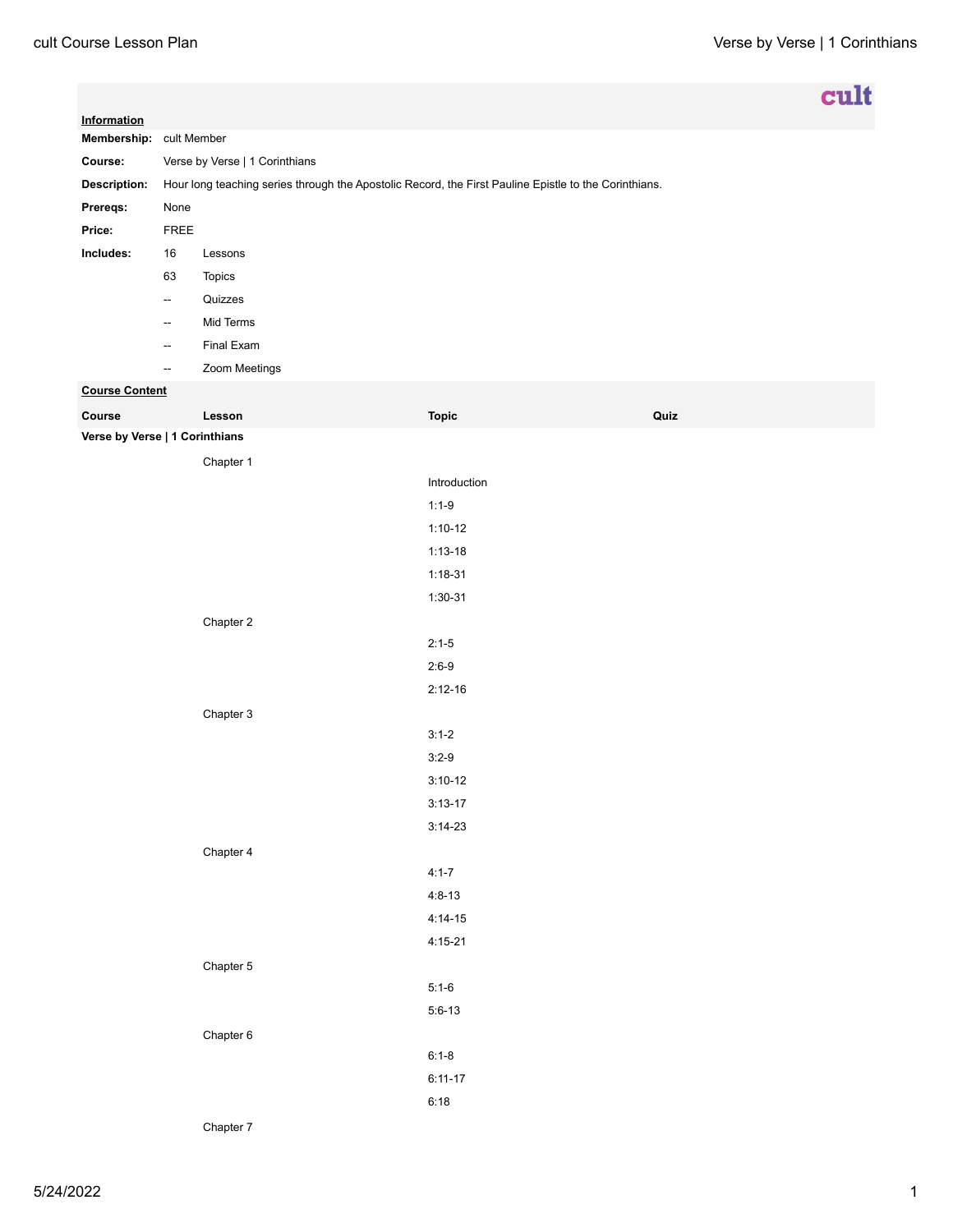|            | $7:3 - 11$  |
|------------|-------------|
|            | $7:10-14$   |
|            | 7:15        |
|            | $7:16-31$   |
|            | 7:32-40     |
| Chapter 8  |             |
|            | $8:1-6$     |
|            | $8:7-13$    |
| Chapter 9  |             |
|            | $9:1 - 12$  |
|            | $9:13 - 23$ |
|            | $9:24-27$   |
| Chapter 10 |             |
|            | $10:1-5$    |
|            | $10:5 - 11$ |
|            | 10:12-22    |
|            | 10:23-11:2  |
| Chapter 11 |             |
|            | $11:1-6$    |
|            | 11:7-19     |
|            | 11:20-26    |
|            | 11:27-34    |
| Chapter 12 |             |
|            | $12:1 - 7$  |
|            | $12:7 - 11$ |
|            | 12:12-26    |
|            | 12:27-31    |
| Chapter 13 |             |
|            | 13 Part 1   |
|            | 13 Part 2   |
|            | 13 Part 3   |
|            | 13 Part 4   |
| Chapter 14 |             |
|            | $14:1-9$    |
|            | 14:10-20    |
|            | 14:26-40    |
| Chapter 15 |             |
|            | 15 Part 1   |
|            | 15 Part 2   |
|            | 15 Part 3   |
|            | 15 Part 4   |
|            | 15 Part 5   |
|            | 15 Part 6   |
|            | 15 Part 7   |
|            | 15 Part 8   |
|            | 15 Part 9   |